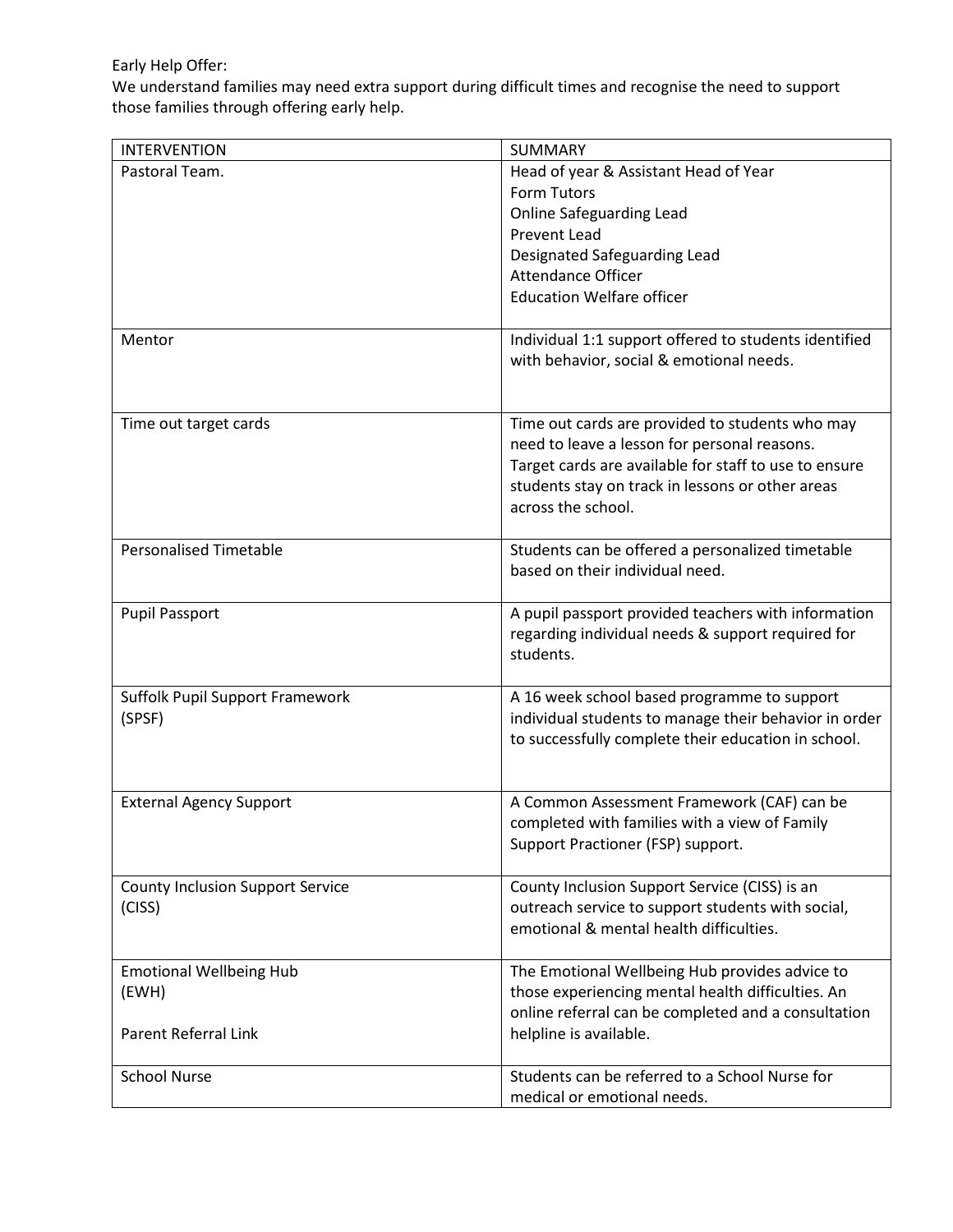Early Help Offer:

We understand families may need extra support during difficult times and recognise the need to support those families through offering early help.

| The Mix                                     | The mix situated in Stowmarket offers a wide range<br>of support to young people.                                                                                                                                |
|---------------------------------------------|------------------------------------------------------------------------------------------------------------------------------------------------------------------------------------------------------------------|
| Friends of Stowmarket High School<br>(FOSH) | FOSH are volunteers supporting school. Students &<br>the community.                                                                                                                                              |
| <b>Futures Coordinator</b>                  | A careers advisor is available in school to provide<br>support for students seeking further education or<br>training.                                                                                            |
| <b>Diversion Programme</b>                  | The diversion programme is a voluntary course run<br>by the Youth Justice Service to support students who<br>are at risk of offending or anti-social behavior                                                    |
| Alternative provision                       | Pupil referral units are available for students who are<br>un able to access mainstream education.                                                                                                               |
| 4YP                                         | 4YP offer short term counselling to students aged 12-<br>25 to support emotional wellbeing.                                                                                                                      |
| <b>Home Start</b>                           | Home start is a local community network of trained<br>volunteers & expert support helping families with<br>young children through their challenging times.                                                       |
| <b>Suffolk Young Carers</b>                 | Suffolk Yong Carers is a charity offering support to<br>students aged 5-25 who are caring or are affected by<br>a family member who has a physical or mental<br>illness, disability or misuses drugs or alcohol. |
| In Year Fair Access Panel<br>(IYFAP)        | IYFAP is attended to access alternative provision and<br>support for students.                                                                                                                                   |
| Lighthouse Women's Aid                      | Lighthouse is an organization to support women and<br>children who are experiencing or are at risk from<br>domestic abuse.                                                                                       |
| <b>Helping Hands Programme</b>              | Helping hands programme is delivered by Family<br>Support Practioners to students aged 9 - 12 who<br>have experienced or witnessed domestic abuse.                                                               |
| Escape the Trap Programme                   | Escape the Trap is a programme designed to explain<br>and encourage healthy relationships.                                                                                                                       |